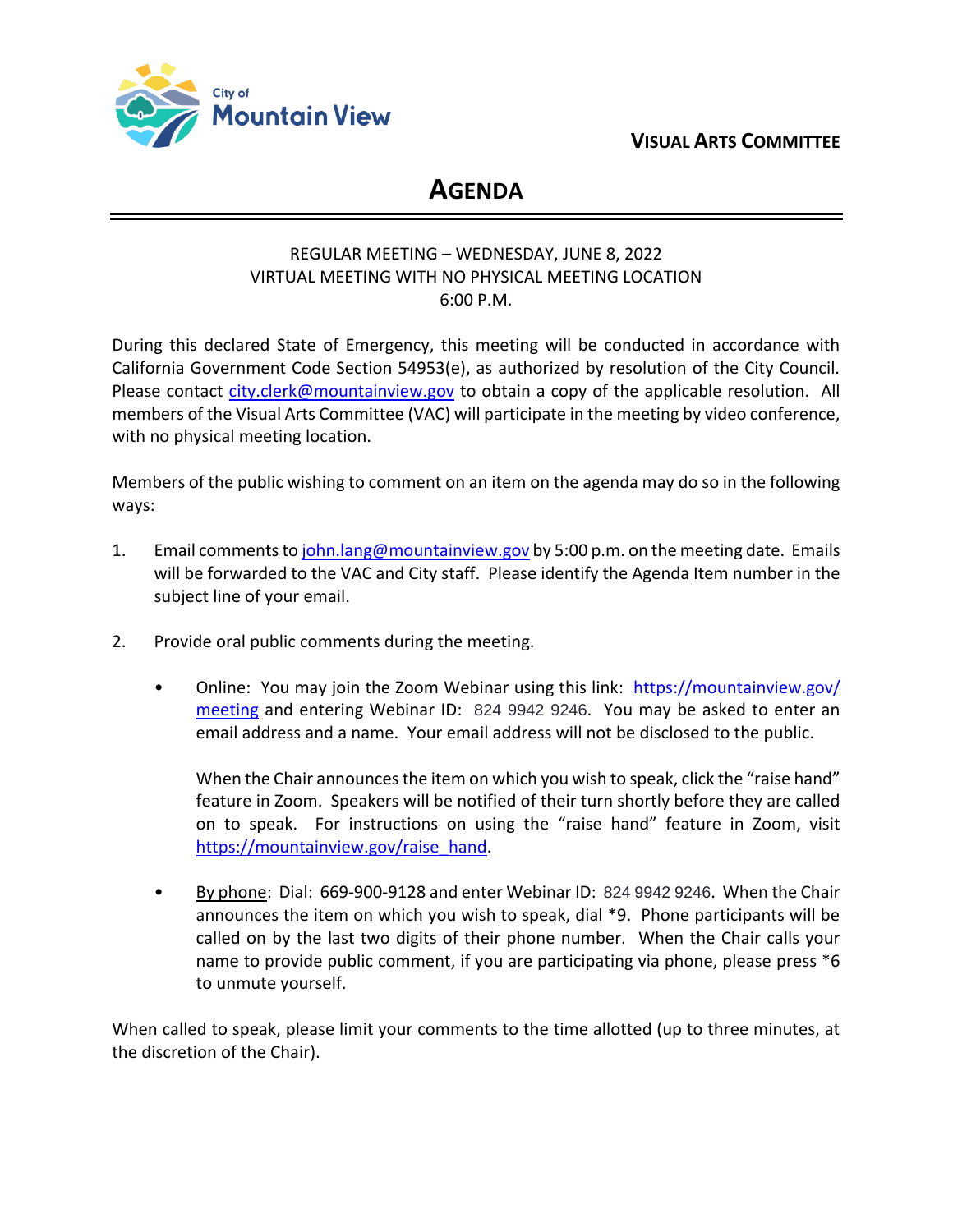## 1. **CALL TO ORDER**

2. **ROLL CALL**—Committee members Cliff Bryant, Susi Merhar, Regina Sakols, Tootoo Thomson, Don Whitebread, Vice Chair Toni Hsu, and Chair Jesse Cupp.

## 3. **MINUTES APPROVAL**

The minutes for the April 27, 2022 and May 11, 2022 meetings have been delivered to Committee members and copies posted on the City Hall bulletin board. If there are no corrections or additions, a motion is in order to approve these minutes.

### 4. **ORAL COMMUNICATIONS FROM THE PUBLIC**

This portion of the meeting is reserved for persons wishing to address the Committee on any matter not on the agenda. Speakers are limited to three minutes. State law prohibits the Committee from acting on nonagenda items.

### 5. **UPCOMING AGENDA TOPICS**

This portion of the agenda is reserved for identification of agenda items for future meetings.

#### 6. **UNFINISHED BUSINESS**

#### 6.1 **CIP PUBLIC ART PROJECT UPDATES**

Staff will provide updates on Pyramid Park (CIP Project 17-34), Mora Park (CIP Project 17-46), Rengstorff Park Aquatics Center (CIP Project 18-38), Fayette Park (CIP Project 20-48), and Rengstorff Park Maintenance and Tennis Buildings (CIP Project 21-48).

#### 7. **NEW BUSINESS**

## 7.1 **DEACCESSIONING POLICY OR GUIDELINE DISCUSSION**

Staff will introduce best practice research and discuss elements of a deaccessioning policy or guidelines. The Committee will have a discussion and provide feedback to staff or further policy refinement and development.

#### 7.2 **FISCAL YEAR 2021-22 ACCOMPLISHMENTS**

The Committee will discuss Fiscal Year 2021-22 accomplishments.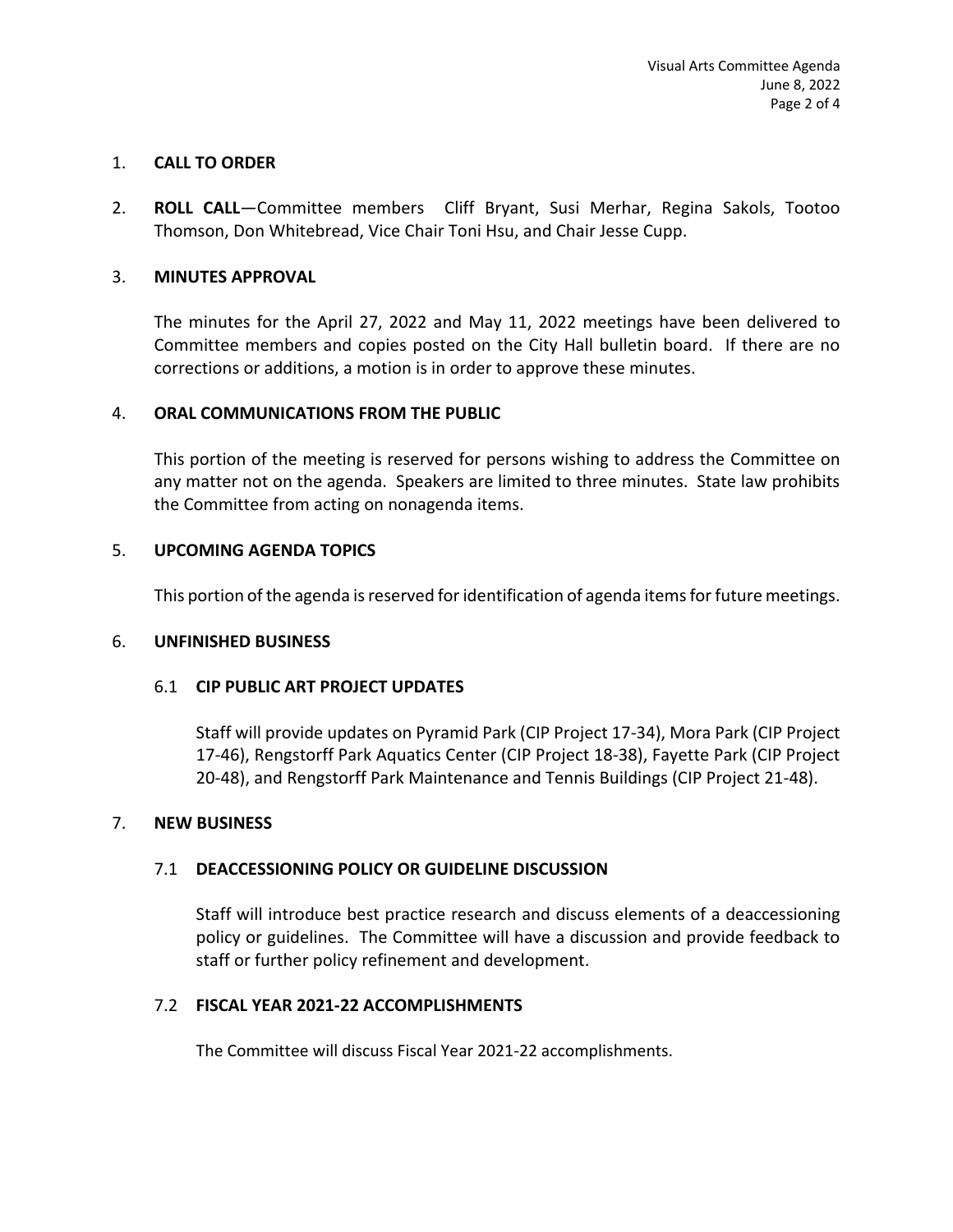### 7.3 **REVIEW DRAFT FISCAL YEAR 2022-23 ANNUAL VAC WORK PLAN**

As required by the City Council, the Committee will prepare an annual work plan to submit to City Council for review and approval in fall 2022. Staff will seek input and develop a work plan for Fiscal Year 2022-23.

## 7.4 **OTHER PUBLIC ART STRATEGY CONSIDERATIONS**

Staff will reintroduce topics and areas of suggestion that have were raised by the VAC from prior meetings as part of the process of developing certain policies and guidelines. The Committee will have a discussion and provide feedback and direction to staff for further policy refinement and or development.

### 8. **COMMITTEE/STAFF COMMENTS, QUESTIONS, COMMITTEE REPORTS**

No action will be taken on any questions raised by the Committee at this time.

### 9. **ADJOURNMENT**

JL/1/CDD 819-06-08-22A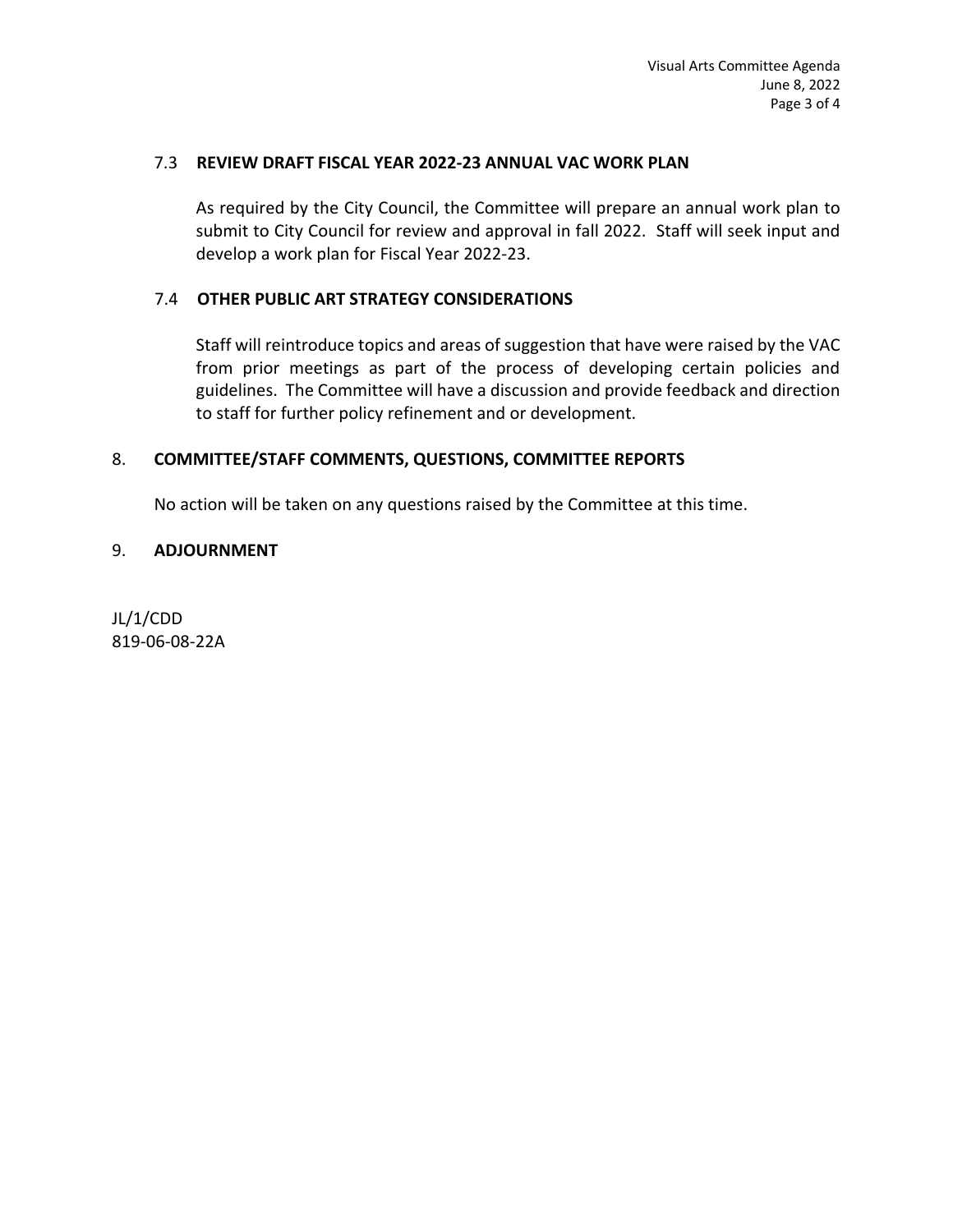#### **AGENDAS FOR BOARDS, COMMISSIONS, AND COMMITTEES**

- The specific location of each meeting is noted on the notice and agenda for each meeting which is posted at least 72 hours in advance of the meeting. Special meetings may be called as necessary by the Committee Chair and noticed at least 24 hours in advance of the meeting.
- Questions and comments regarding the agenda may be directed to the Community Development Department at 650-903-6306.

### • **SPECIAL NOTICE—Reference: Americans with Disabilities Act, 1990**

- Anyone who is planning to attend a meeting who is visually or hearing-impaired or has any disability that needs special assistance should call the Community Development Department at 650-903-6306 48 hours in advance of the meeting to arrange for assistance. Upon request by a person with a disability, agendas and writings distributed during the meeting that are public records will be made available in the appropriate alternative format.
- The Board, Commission, or Committee may take action on any matter noticed herein in any manner deemed appropriate by the Board, Commission, or Committee. Their consideration of the matters noticed herein is not limited by the recommendations indicated herein.
- **SPECIAL NOTICE**—Any writings or documents provided to a majority of the Visual Arts Committee regarding any item on this agenda will be made available for public inspection in the Community Development Department, located at 500 Castro Street, during normal business hours and at the meeting location noted on the agenda during the meeting.

#### **ADDRESSING THE BOARD, COMMISSION, OR COMMITTEE**

- Interested persons are entitled to speak on any item on the agenda and should make their interest known to the Chair.
- Anyone wishing to address the Board, Commission, or Committee on a nonagenda item may do so during the "Oral Communications" part of the agenda. Speakers are allowed to speak one time on any number of topics for up to three minutes.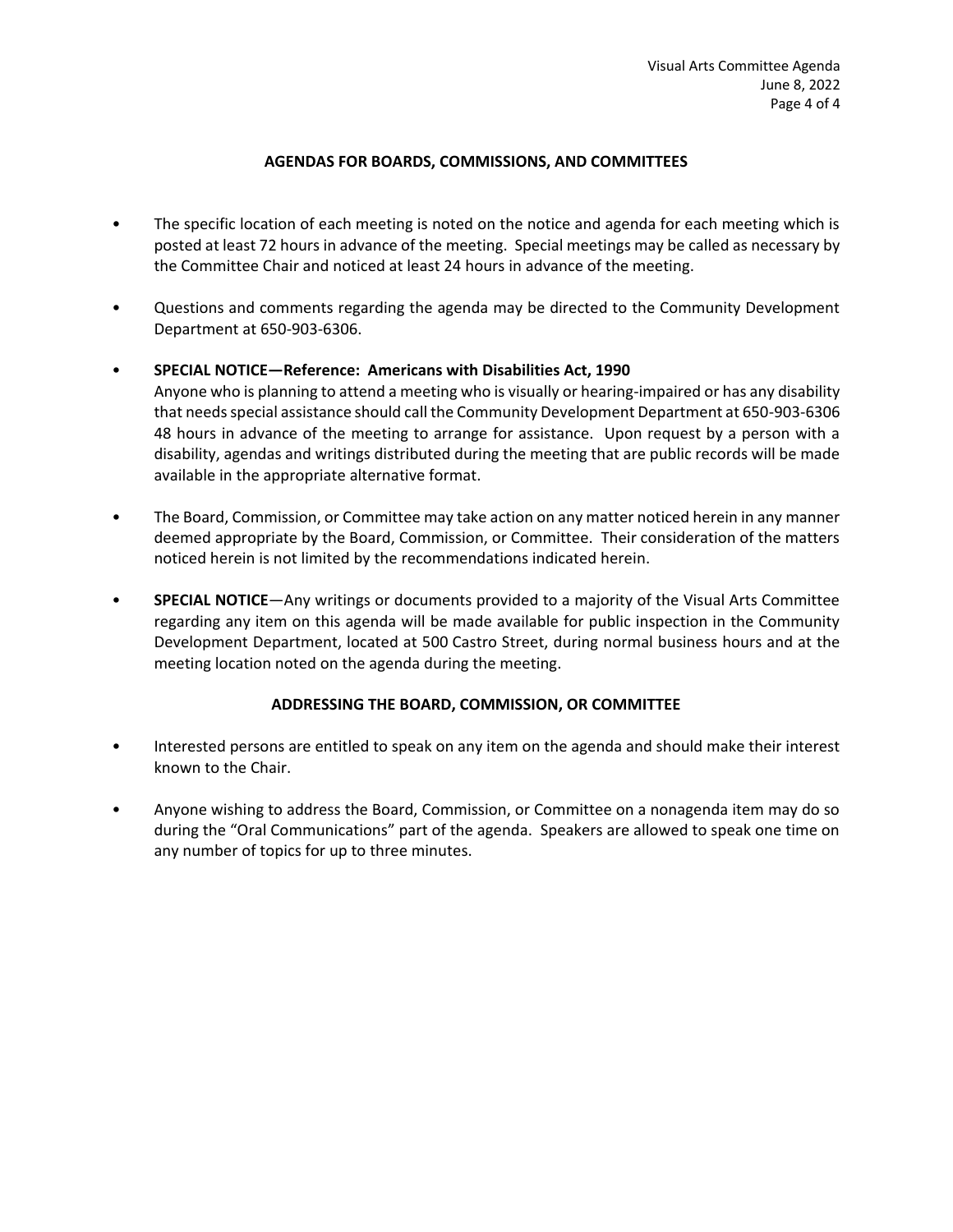

# **MINUTES**

## SPECIAL JOINT MEETING – WEDNESDAY, ARPIL 27, 2022 VIDEO CONFERENCE WITH NO PHYSICAL MEETING LOCATION 10:00 A.M.

## 1. **CALL TO ORDER**

Vice Chair Baird of the Downtown Committee called the meeting to order at 10:03 a.m.

#### 2. **ROLL CALL**

#### **VISUAL ARTS COMMITTEE**

**Present:** Committee members Cliff Bryant (arrived at 10:05 a.m.), Jesse Cupp, Susi Merhar, Regina Sakols, and Tootoo Thomson (arrived at 10:05 a.m.).

**Absent:** Vice Chair Don Whitebread (unexcused) and Chair Toni Hsu (excused).

#### **DOWNTOWN COMMITTEE**

**Present:** Committee members Erik Cormier, Maria Lange, Kira Pascoe, Jamil Shaikh, Merry Yen, and Vice Chair Pamela Baird.

**Absent:** Chair Mike Kasperzak (excused) and Raghav Gupta (unexcused).

**Staff Present:** John Lang, Economic Vitality Manager; and Tiffany Chew, Business Development Specialist.

### 3. **INTRODUCTIONS**

Members of both committees introduced themselves along with their length of time with the Committee they serve and their role.

#### 4. **ORAL COMMUNICATIONS FROM THE PUBLIC**

Jean from Red Rock Coffee would like to see a nearby utility box painted as part of the Art Box program. Jean asked that the Visual Arts Committee (VAC) consider or recommend that Public Art should be included as a component into roadway design (signs) and landscaping, especially in terms of complete street projects.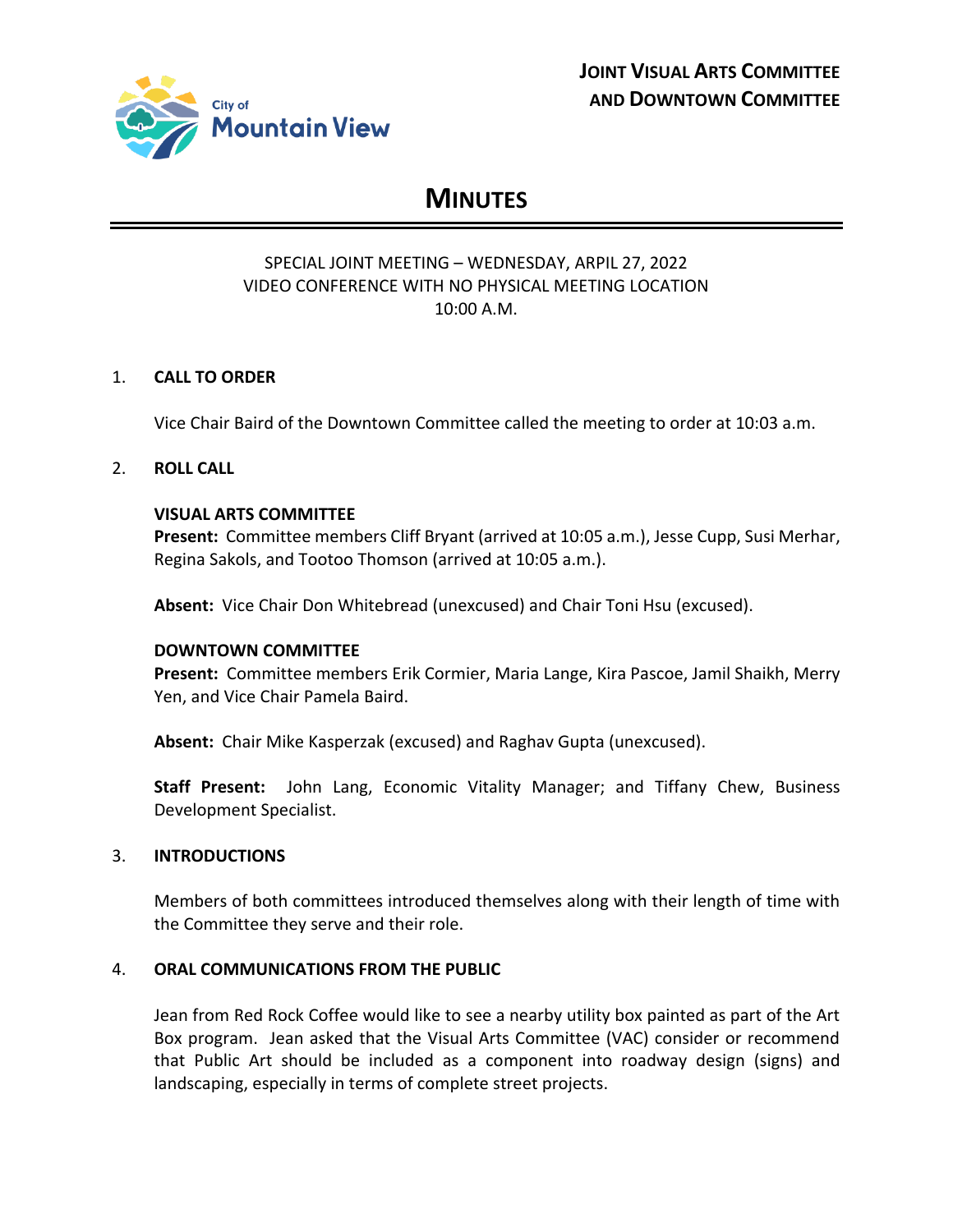David Lin suggested making Castro Street more beautiful by reducing sign clutter as well as the flashing red signals.

## 5. **NEW BUSINESS**

## 5.1 **ACTIVATING VACANT STOREFRONT WINDOWS WITH ART OR ART INSTALLATIONS**

Staff provided a brief verbal summary of the staff report on the recent experience with activating a vacant storefront downtown.

Kira Pascoe provided observations on Mountain View's experience as she was the main point of contact. Kira was able to connect with 8 of 10 property owners. General concerns form property owners were around liability and access to the building. One property owner, Nancy Gee, provided access to one of her spaces to activate a storefront window with Lizard Boy Costumes for the upcoming theater production. The Chamber of Commerce covered the cost of electricity during the time of the display along with covering insurance.

Committee members provided the following comments on the topic:

- Would like to see art or maps with more historical context and references to downtown throughout.
- Use more translucent prints to liven up dark windows:
	- What about projecting art in building/on building?
	- Could storefront windows be painted?
		- o Inside;
		- o Outside;
		- o Any regulations on percentage of coverage?; or
		- o Transparent film on window with art.
- Engage property owners with both occupied and unoccupied properties.
- Engage other community partners to activate windows with content: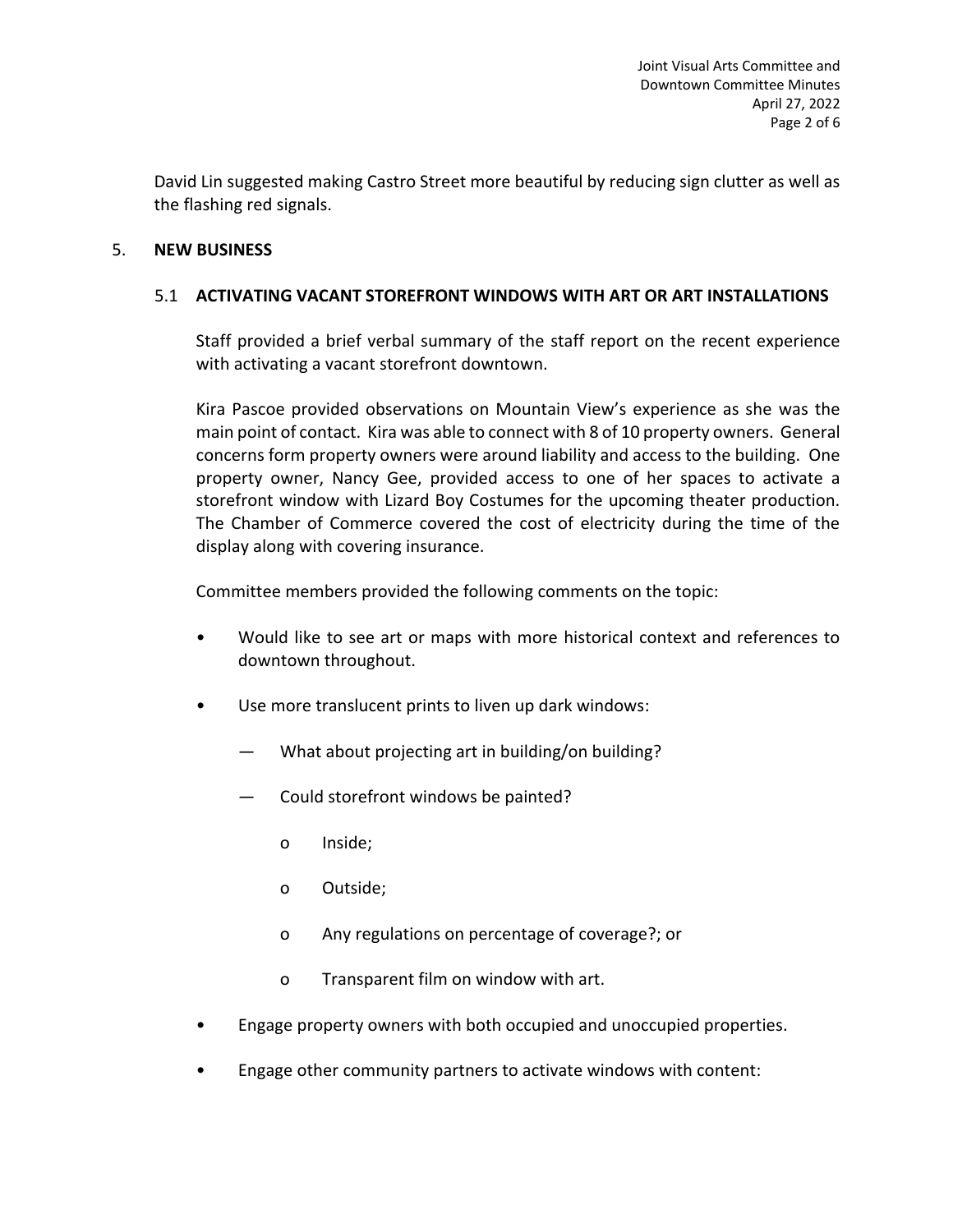- Engage students groups or school advisory committee to participate in activating windows.
- How can we engage schools in developing art?
- Like to see underutilized space as a phantom art gallery:
	- Hosting a reception related to phantom art gallery.
- Pop-up and holiday activations/galleries:
	- Could this program be throughout the year?
- Paint on the sidewalk and street (Wayfinding and art).
- Align several programs as a spring cleaning effort and unify as an art activation.
- Do larger activations under a unified theme (e.g., holidays, etc.).

## Public Comment:

Jean from Red Rock Coffee asked if owners could be compelled to participate in programs. Also, could Mountain View's larger companies sponsor artwork?

## 5.2 **ART BOX PROGRAM AND OTHER ART INSTALLATIONS/FURNITURE**

Staff provided a brief verbal summary of the staff report on street furniture opportunities.

In response to a question from the Committee, staff can identify/inventory signal utility boxes in downtown that could be eligible in an art box program.

In response to a question from the Committee regarding future funding for all of these ideas, staff responded with a range of resources for consideration as part of implementing a public art strategy:

- Increase direct funding from the City.
- Pursue grants through the National Endowment of Arts and other art grantmaking institutions.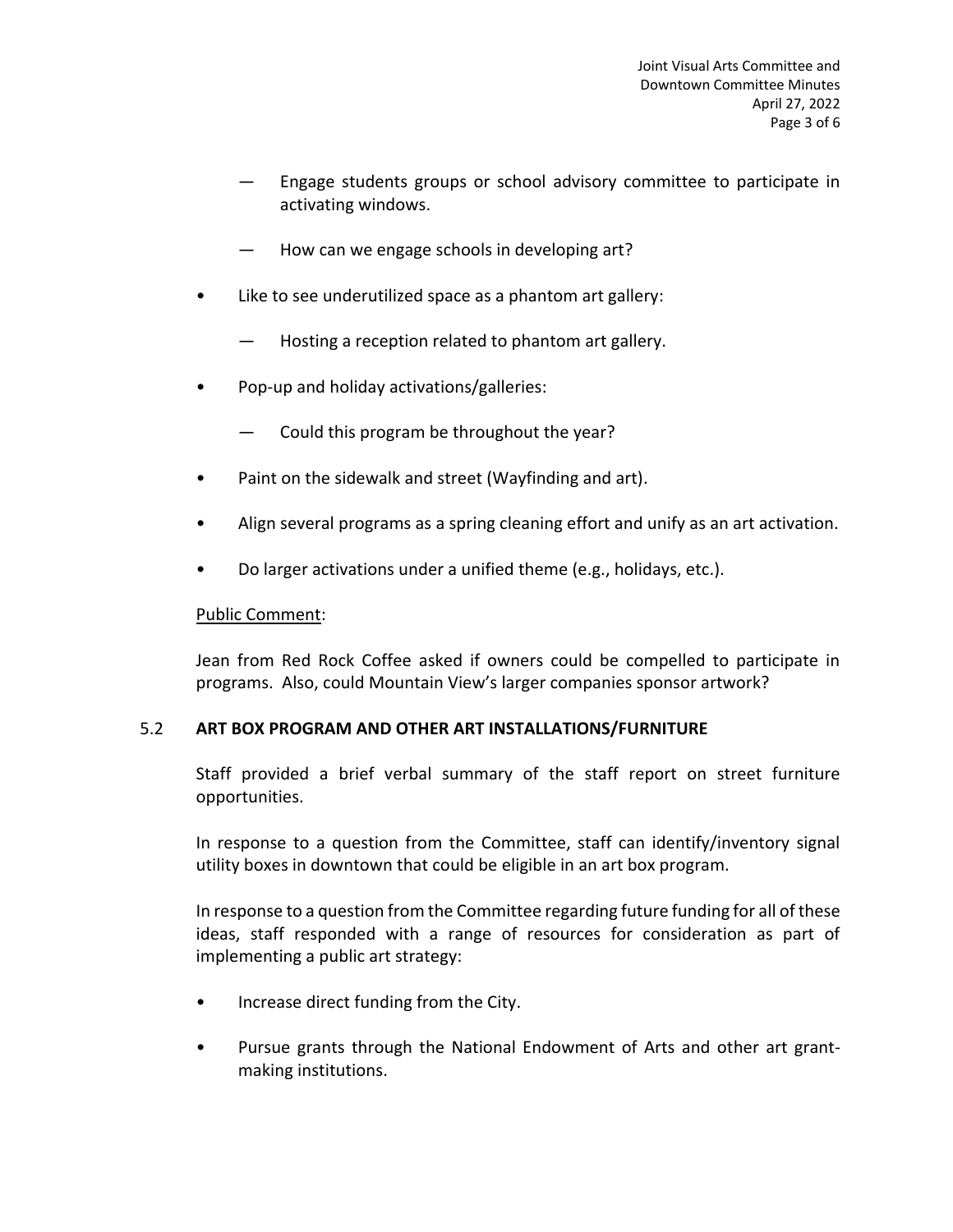- Establish a fund that seeks financial donations.
- Secure sponsorships.
- Better alignment of projects to the Capital Improvement Program.
- Develop an in-lieu fee or art in Private Development.

Committee members provided the following comments on the topic of expanding and evolving an art box program:

- Want more artistic bike racks and other street furniture:
	- What about crosswalk painting or murals in intersections?
- Create unified themes and consistency for benches (seating areas) bike rakes and planters:
	- Can themes be more reflective of Mountain View history versus landscape concepts?
- What about multifunctional furniture/benches?
	- What about structures for children?
- Is it possible to paint private utility boxes?
- Paint bollards:
	- For safety purposes, paint bollards fluorescent.
- Santa Monica has good examples of pedestrian malls and street furniture.
- Mini-art galleries in vacant news racks.
- Pocket park within Castro Street.
- Consider creating a downtown ambiance committee.
- Develop a fundraising program that allows for the painting and auctioning of art (examples include Art in the Park-Chathum, Sharks in Downtown San Jose,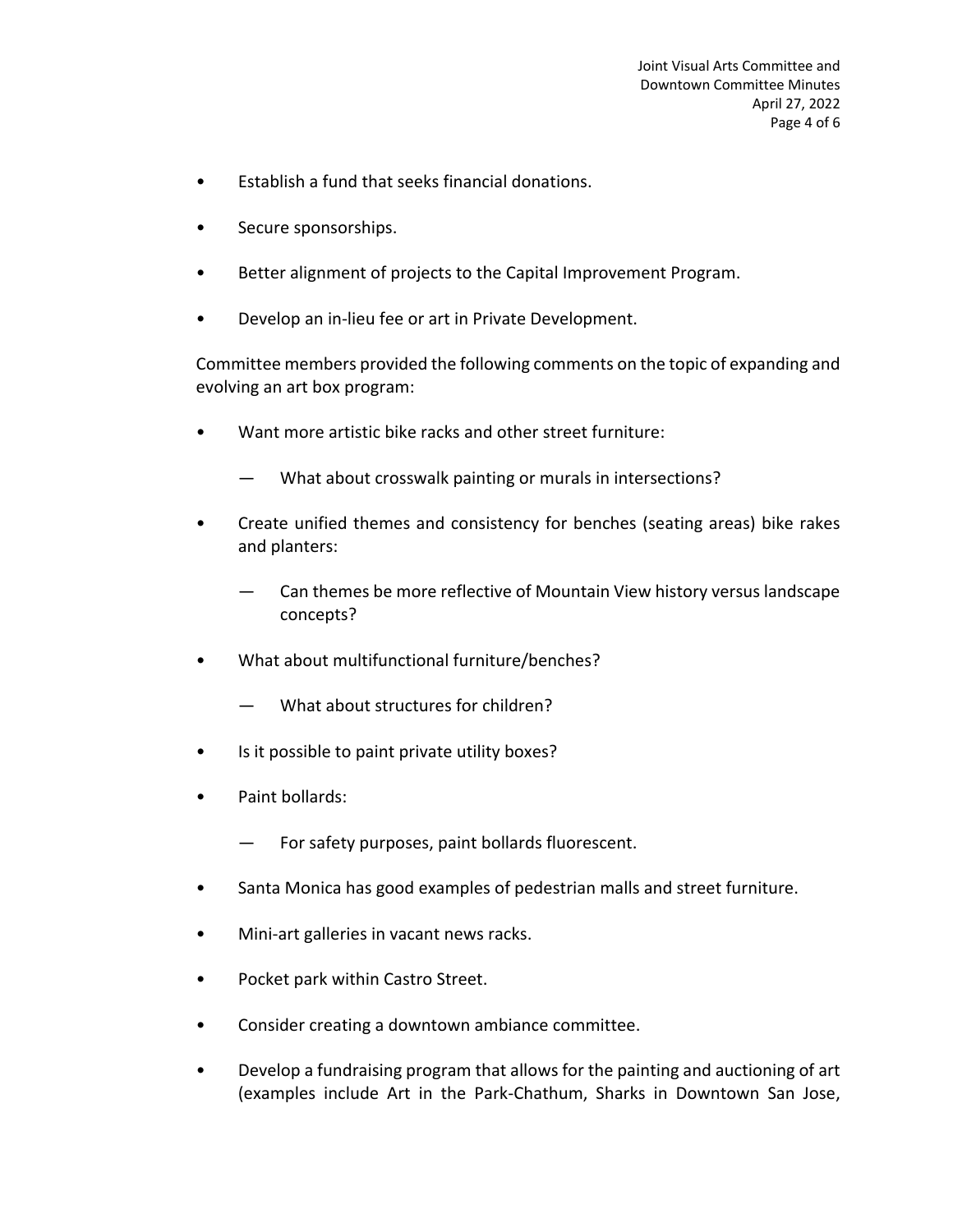Peanuts characters in Santa Rosa, hearts in San Francisco, and bears in Los Altos).

- More planters and flowers.
- Create incentive program for downtown merchants for best storefront program.
- Use paint on side streets to connect to Castro Street downtown (i.e., wayfinding for downtown).
- Use twinkle lights throughout the year.

Public Comment: None.

## 5.3 **MURALS ON PRIVATE DEVELOPMENT**

Staff provided a brief verbal summary of the staff report on murals on private development.

Committee members provided the following comments on the topic:

- Murals be done on public property:
	- Murals on downtown parking garage.
	- Murals on City Hall.
- Murals on streets.
- Provide a clear and consistent mural process:
	- Create different fee structure for nonprofit organizations who are interested in murals.
	- Better understand what is prohibited and allowed.
	- Better consistency around a mural program.
- Reduce the number of designs required by City for mural consideration.
- Landscaping/vegetation mural (breezeways).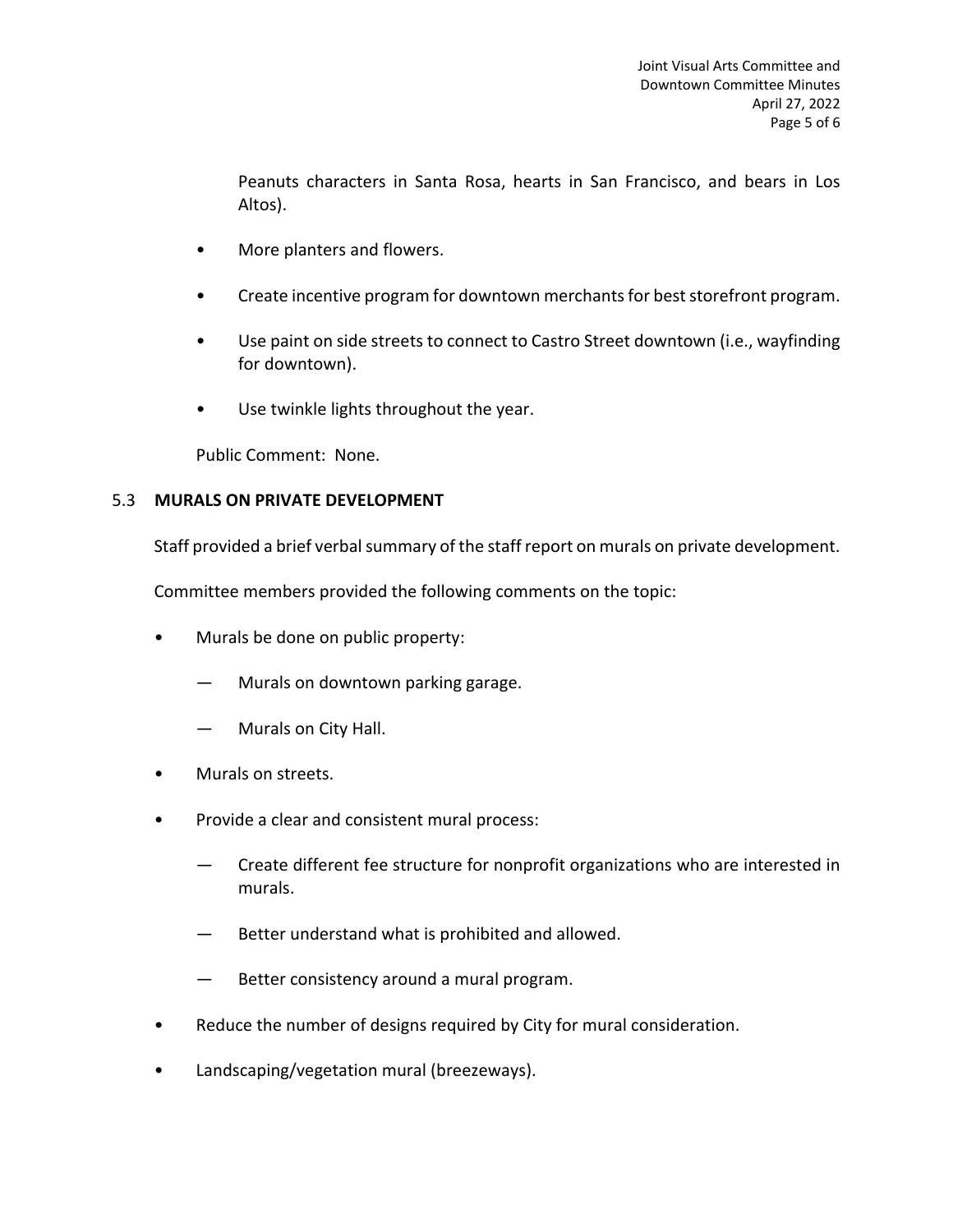- Future considerations for murals:
	- Post Office.
	- Communications Building.
	- Building with Eureka.
	- Building with Red Rock Coffee.

Public Comment: Carol Donahue inquired about the preservation of the mural located at the Chase Bank site redevelopment on 749 West El Camino Real. The mural was initially installed when the building was developed. A Zoom community meeting on the development project is scheduled for May 11, 2022 at 7:00 p.m. Zoom meeting number is 902 9110 867.

## 5.4 **OTHER PUBLIC ART CONSIDERATIONS FOR DOWNTOWN DISCUSSION**

A Committee member asked about attracting art galleries in downtown Mountain View. Staff will follow up on the inquiry.

A Committee member asked how public art could be used to improve public safety, including barriers.

A Committee member would like to see more music and entertainment in downtown.

Public Comment: None.

## 6. **COMMITTEE/STAFF COMMENTS, QUESTIONS, COMMITTEE REPORTS**

A Committee member asked about interest in doing another joint committee meeting. There was concurrence from attending members.

## 7. **ADJOURNMENT**

The meeting was adjourned at 12:15 p.m.

JL/1/CDD 819-04-27-22mn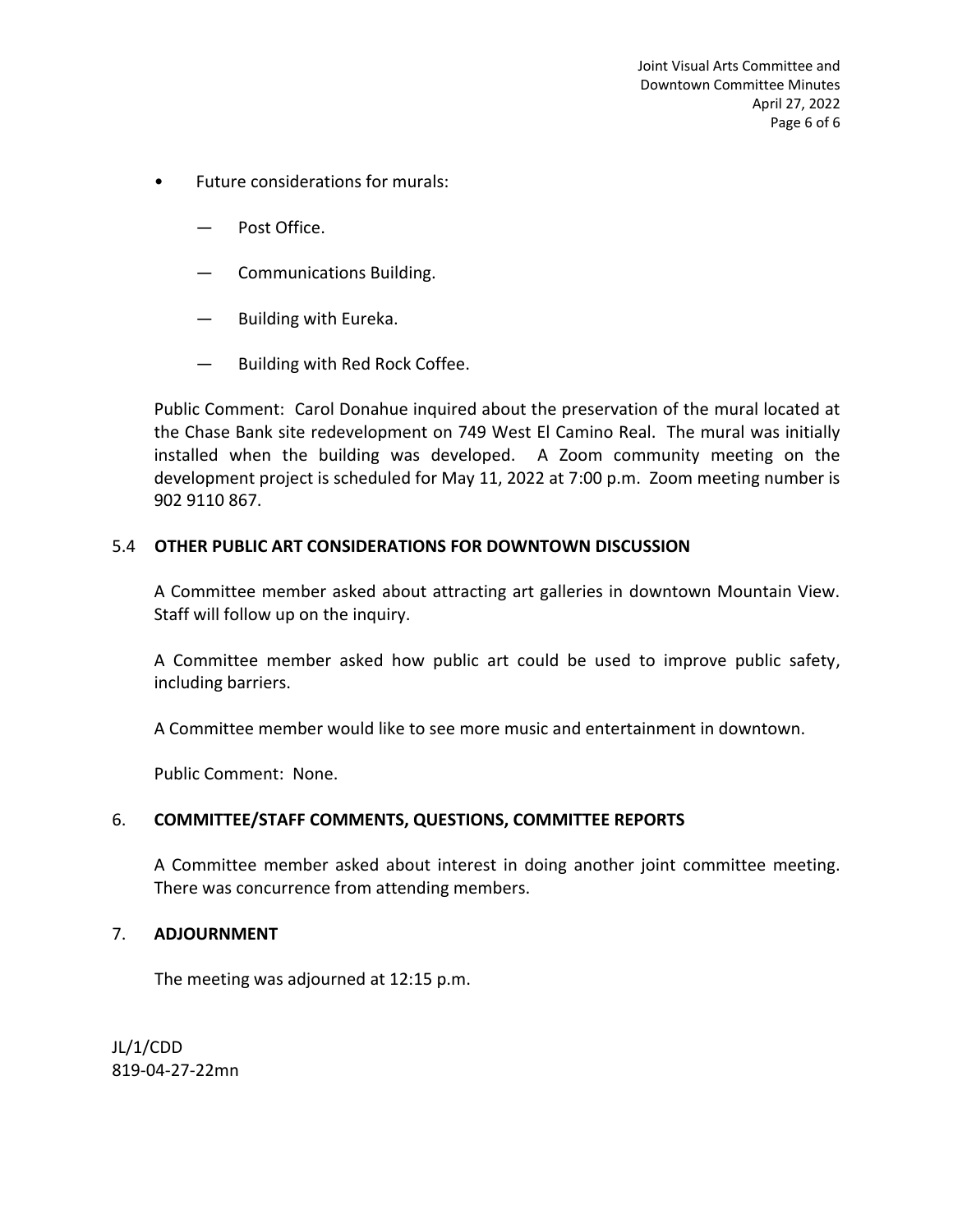

## **VISUAL ARTS COMMITTEE**

# **MINUTES**

## REGULAR MEETING – WEDNESDAY, MAY 11, 2022 ATRIUM CONFERENCE ROOM AT CITY HALL – 500 CASTRO STREET 6:00 P.M.

## 1. **CALL TO ORDER**

Chair Jesse Cupp called the meeting to order at 6:02 p.m.

## 2. **ROLL CALL**

**Present:** Committee members Cliff Bryant, Susi Merhar, Regina Sakols, Tootoo Thomson, Don Whitebread, and Vice Chair Toni Hsu.

**Absent:** None.

**Staff Present:** John Lang, Economic Vitality Manager; and Tiffany Chew, Business Development Specialist.

## 3. **MINUTES APPROVAL**

The minutes of the April 6, 2022 meeting were distributed prior to the meeting and approved as distributed.

**Motion**—M/S Whitebread/Bryant—Carried 7-0—Approve the April 6, 2022 meeting minutes as presented.

## 4. **ORAL COMMUNICATIONS FROM THE PUBLIC**

April Webster, a resident of Mountain View, asked for the Committee's support for an outdoor piano project. She has been in communication with City staff and the Chamber of Commerce about having a piano donated to the City in order for it to live outdoors to allow the public to use the piano. The initial site location would be to place it in Pioneer Park. These types of projects have occurred in other places, including San Francisco and Palo Alto.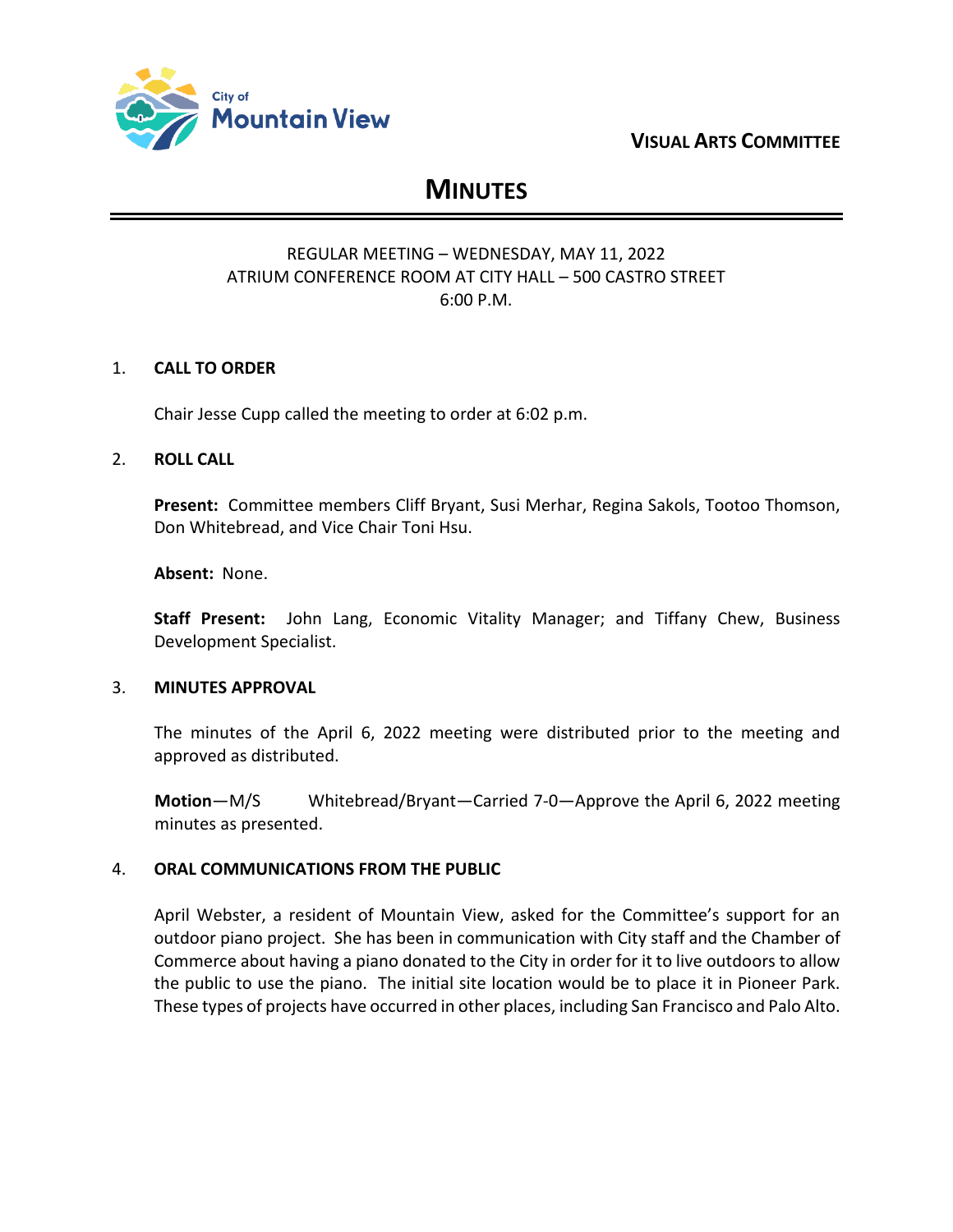

Community Development Department Economic Development Division

**DATE:** June 8, 2022

**TO:** Visual Arts Committee

**FROM:** John Lang, Economic Vitality Manager

### **SUBJECT: Deaccessioning Policy or Guidelines Discussion**

#### **PURPOSE**

Introduce and discuss elements of a Deaccessioning Policy or Guidelines.

### **BACKGROUND**

Deaccession is the procedure for the removal of an artwork owned by the City and the determination of its future disposition. Having a deaccession policy allows a careful and impartial evaluation of artwork to avoid the premature removal of artwork.

General conditions with deaccession should be considered:

- Artwork's physical and structural condition poses a threat to public safety.
- Artwork requires excessive maintenance, has faulty design or workmanship, and repair or remedy is impractical or unfeasible.
- Artwork has been damaged and repair or remedy is in gross excess of aesthetic value, or restoration would prove either infeasible or misleading.
- Significant, adverse public reaction to the artwork has occurred for a period of time.
- The artwork is proved to be inauthentic or in violation of laws.

A deaccession policy makes clear under which conditions art can be removed, and the process and procedures to make that happen.

#### **NEXT STEPS**

Committee to provide input and feedback to staff on criteria and considerations for the developing a policy or guidelines for inclusion in a Public Art Strategy.

JL/1/CDD/819-06-08-22M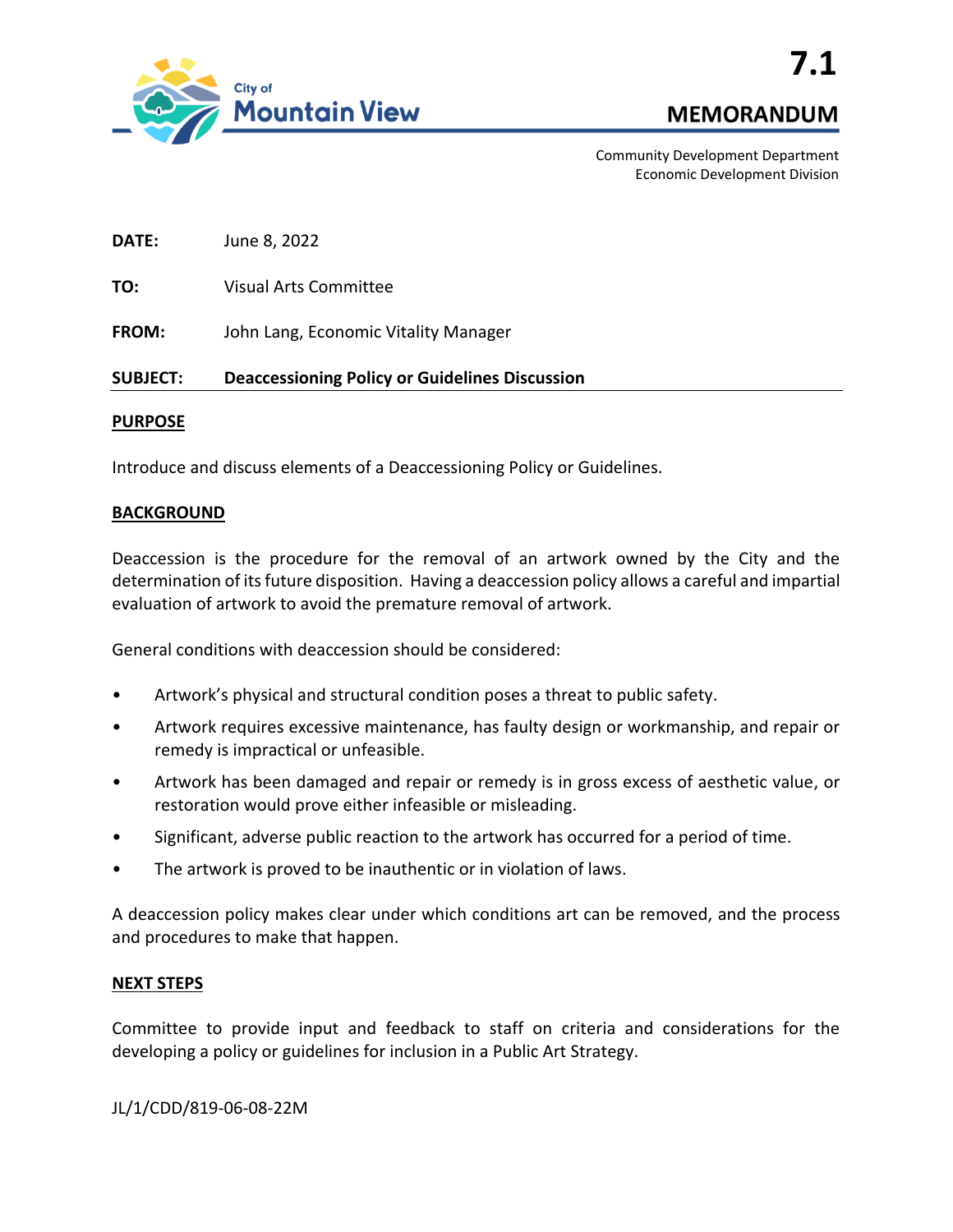

Community Development Department Economic Development Division

**DATE:** June 8, 2022

**TO:** Visual Arts Committee

**FROM:** John Lang, Economic Vitality Manager

### **SUBJECT: Draft Visual Arts Committee Work Plan—Fiscal Year 2022-23**

### **BACKGROUND**

City Council Policy A-23, "Work Item Referral Process for Council Advisory Bodies and Councilmember Committees," requires all Council advisory bodies to annually prepare work plans for Council review and approval. Council review and adoption of proposed advisory body work plans for Fiscal Year 2022-23 is scheduled for fall 2022. Based on the direction provided by the City Manager's Office, the format of the Visual Arts Committee's (VAC) proposed work plan requires identification of key milestones and dates to plan and monitor the VAC's process in achieving its ongoing work items and the specific fiscal year tasks and responsibilities assigned to the VAC by the City Council.

The draft VAC Fiscal Year 2022-23 Work Plan is attached as Attachment 1. The proposed work plan integrates the role and responsibilities of the VAC and includes ongoing work items the VAC oversees on an annual basis, upcoming projects and programs which require review and discussion by the Committee, and specific work items for the new fiscal year.

#### **NEXT STEPS**

Staff requests the VAC provide input regarding items to be added, augmented, or deleted from the draft Fiscal Year 2022-23 Work Plan so that the work plan can be presented, along with other draft advisory work plans, to the City Council in fall 2022 for review and approval.

JL/1/CDD 819-06-08-22M-1

Attachments: 1. Draft Visual Arts Committee Work Plan—Fiscal Year 2022-23 2. Visual Arts Committee Work Plan—Fiscal Year 2021-22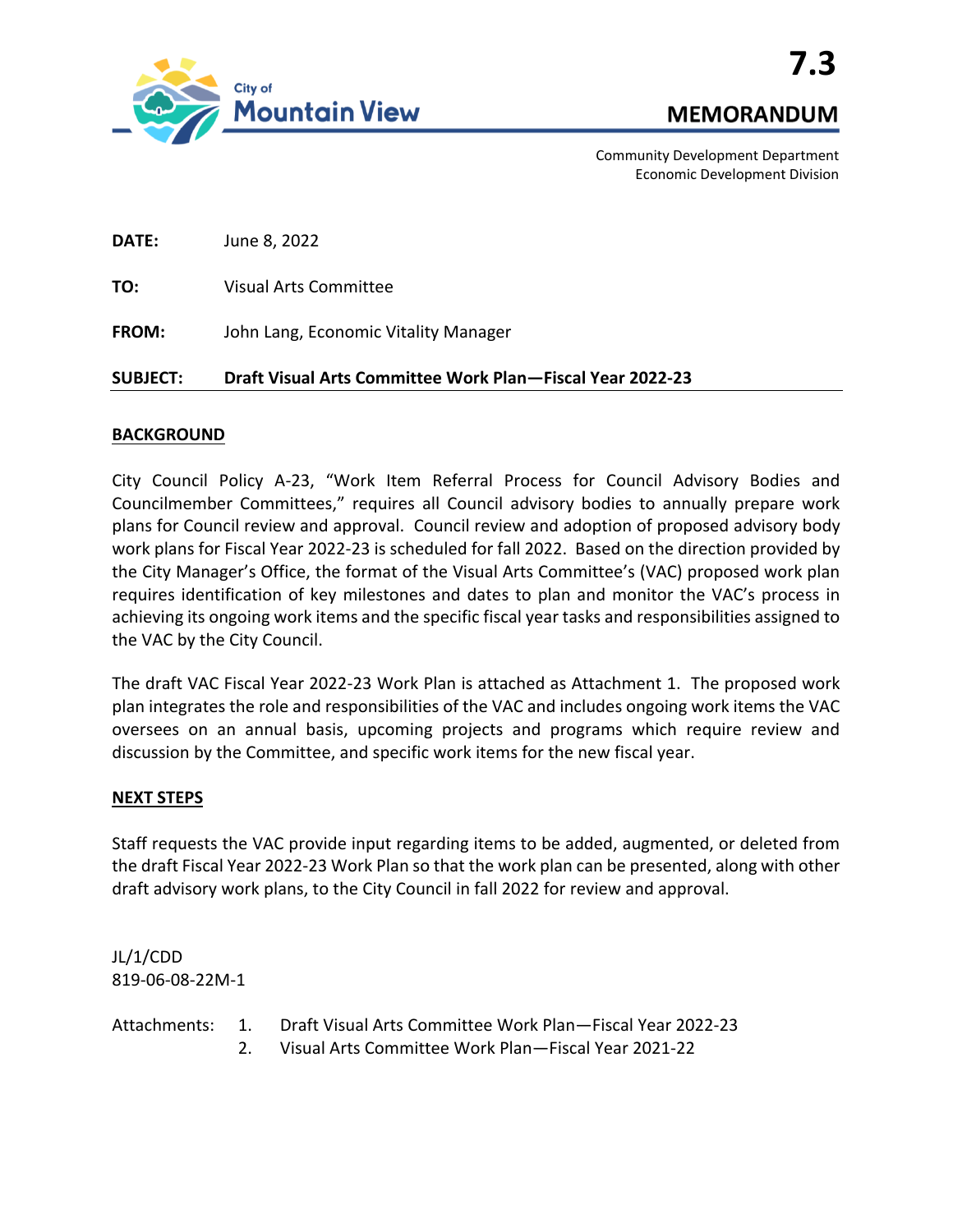## **VISUAL ARTS COMMITTEE WORK PLAN Fiscal Year 2022-23**

|    | <b>Title and Description</b>                                                                                                                         | <b>Key Milestones</b>                                                                                                                                                                                                                                                                                                                                              | <b>Date</b><br>(per milestone)                                                                                               | <b>Current Status/Notes</b>                                                 |  |  |
|----|------------------------------------------------------------------------------------------------------------------------------------------------------|--------------------------------------------------------------------------------------------------------------------------------------------------------------------------------------------------------------------------------------------------------------------------------------------------------------------------------------------------------------------|------------------------------------------------------------------------------------------------------------------------------|-----------------------------------------------------------------------------|--|--|
|    | <b>Ongoing Work Items</b>                                                                                                                            |                                                                                                                                                                                                                                                                                                                                                                    |                                                                                                                              |                                                                             |  |  |
| Α. | Recommend visual art for the Center for the Performing Arts<br>(CPA) Visual Art exhibition. Promote the CPA visual arts<br>exhibit to the community. | Review and select artists.<br>Promote art exhibitions.                                                                                                                                                                                                                                                                                                             | Review and selection<br>of new artists-fall<br>2022.                                                                         | New selection process<br>for 2023 exhibits will<br>take place in fall 2022. |  |  |
| В. | Provide the City Council with recommendations on the<br>selection of art and artists for qualifying capital improvement<br>projects.                 | Continue to receive<br>progress updates on Mora<br>Park, Pyramid Park, Fayette<br>Park, Rengstorff Park<br>Aquatics Center, and<br><b>Rengstorff Park</b><br><b>Maintenance and Tennis</b><br>Buildings.<br>Coordinate grand opening<br>and art unveiling for Mora,<br>Fayette, Pyramid, and<br>Rengstorff Parks.<br>Recommend public art for<br>Hope Street Park. | Mora-fall 2022.<br>Pyramid-summer<br>2022.<br>Fayette-winter 2022.<br>Rengstorff-spring<br>2023.<br><b>TBD</b><br><b>TBD</b> |                                                                             |  |  |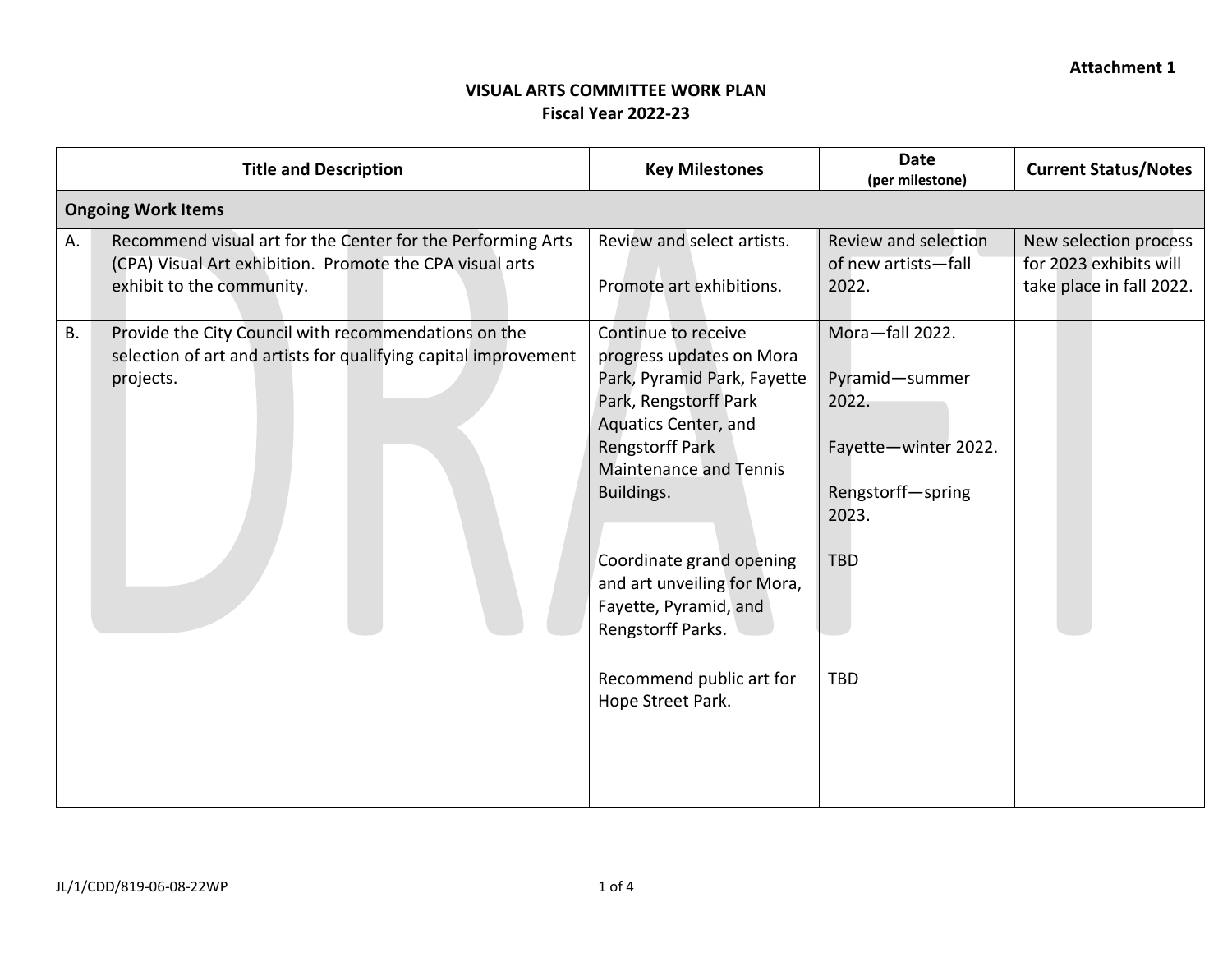| <b>Title and Description</b>                                                                            | <b>Key Milestones</b>                                                                                                                                           | <b>Date</b><br>(per milestone) | <b>Current Status/Notes</b>                                                                                                                  |
|---------------------------------------------------------------------------------------------------------|-----------------------------------------------------------------------------------------------------------------------------------------------------------------|--------------------------------|----------------------------------------------------------------------------------------------------------------------------------------------|
|                                                                                                         | Recommend public art for<br>Villa Street Park.<br>Recommend public art for<br>the Public Safety Training<br>Facility.                                           | <b>TBD</b><br><b>TBD</b>       |                                                                                                                                              |
| C.<br>Continue to collaborate with private and nonprofit<br>organizations on visual arts opportunities. | Discuss and provide<br>recommendations on<br>partnership opportunities.                                                                                         | Ongoing                        | Continue to build<br>partnership with the<br>Chamber of<br>Commerce to<br>enhance/arts<br>organizations/activate<br>downtown<br>storefronts. |
| D.<br>Increase outreach for Call for Artists opportunities.                                             | Continue to expand list of<br>local artist<br>groups/organizations<br>interested in visual arts<br>opportunities.<br>Update the City's artist<br>registry tool. | Ongoing                        | Continue to market<br>and expand list of<br>artists available to<br>participate in requests<br>for art.                                      |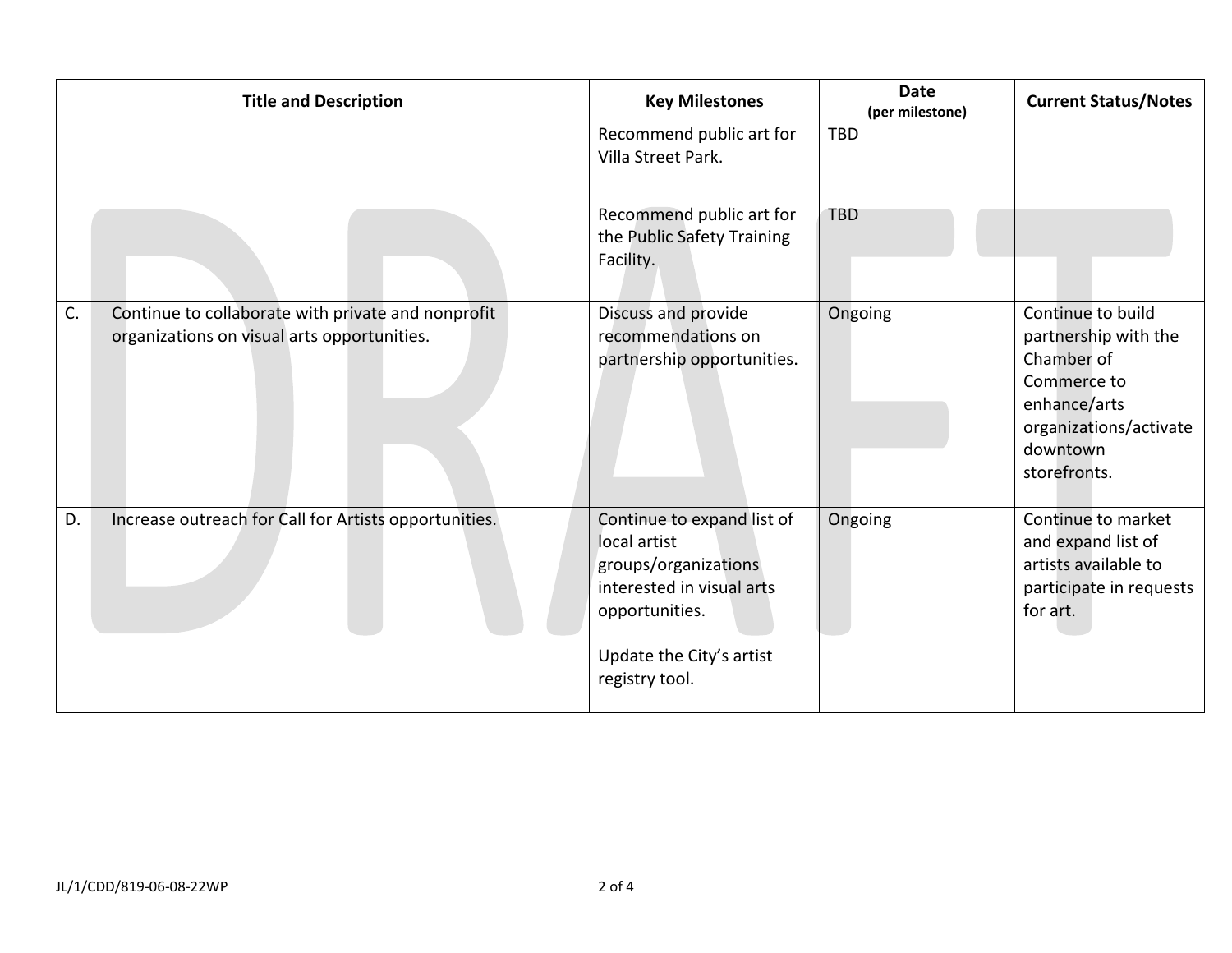|    | <b>Title and Description</b>                                                                                                                   | <b>Key Milestones</b>                                                                                                                                                                                             | <b>Date</b><br>(per milestone) | <b>Current Status/Notes</b>                                                                                                              |  |  |  |
|----|------------------------------------------------------------------------------------------------------------------------------------------------|-------------------------------------------------------------------------------------------------------------------------------------------------------------------------------------------------------------------|--------------------------------|------------------------------------------------------------------------------------------------------------------------------------------|--|--|--|
|    | <b>Fiscal Year 2022-23 Work Items</b>                                                                                                          |                                                                                                                                                                                                                   |                                |                                                                                                                                          |  |  |  |
| 1. | Continue to develop a Public Art Strategy.                                                                                                     | Review and discuss the<br>draft strategy.<br>Provide input on the<br>proposed strategy.<br>Assist with community<br>outreach efforts.<br>Develop a work plan for<br>implementation of the<br>Public Art Strategy. | Winter 2022                    | Provide input into a<br>range of strategic<br>initiatives and policy<br>issues dealing with<br>fostering public art in<br>Mountain View. |  |  |  |
| 2. | Continue implementation of the Sidewalk Studio Pilot<br>Program.                                                                               | Develop Phase 2 of the<br>pilot program, including<br>locations.<br>Review, select, and<br>promote the<br>artwork/program.                                                                                        | Spring 2023<br>Spring 2023     | Following the<br>completion and<br>adoption of the Public<br>Art Strategy.                                                               |  |  |  |
| 3. | Collaborate with the Downtown Committee and Chamber of<br>Commerce (Downtown Advisory Board) on COVID-19<br>response and recovery initiatives. | Identify opportunities to<br>support the community<br>recovery process through<br>public art.<br>Develop a Downtown                                                                                               | Ongoing<br><b>Fall 2022</b>    | Continue to build<br>partnership with the<br>Chamber of<br>Commerce to<br>enhance/activate<br>downtown<br>storefronts.                   |  |  |  |
|    |                                                                                                                                                | Storefront Pilot Program.                                                                                                                                                                                         |                                |                                                                                                                                          |  |  |  |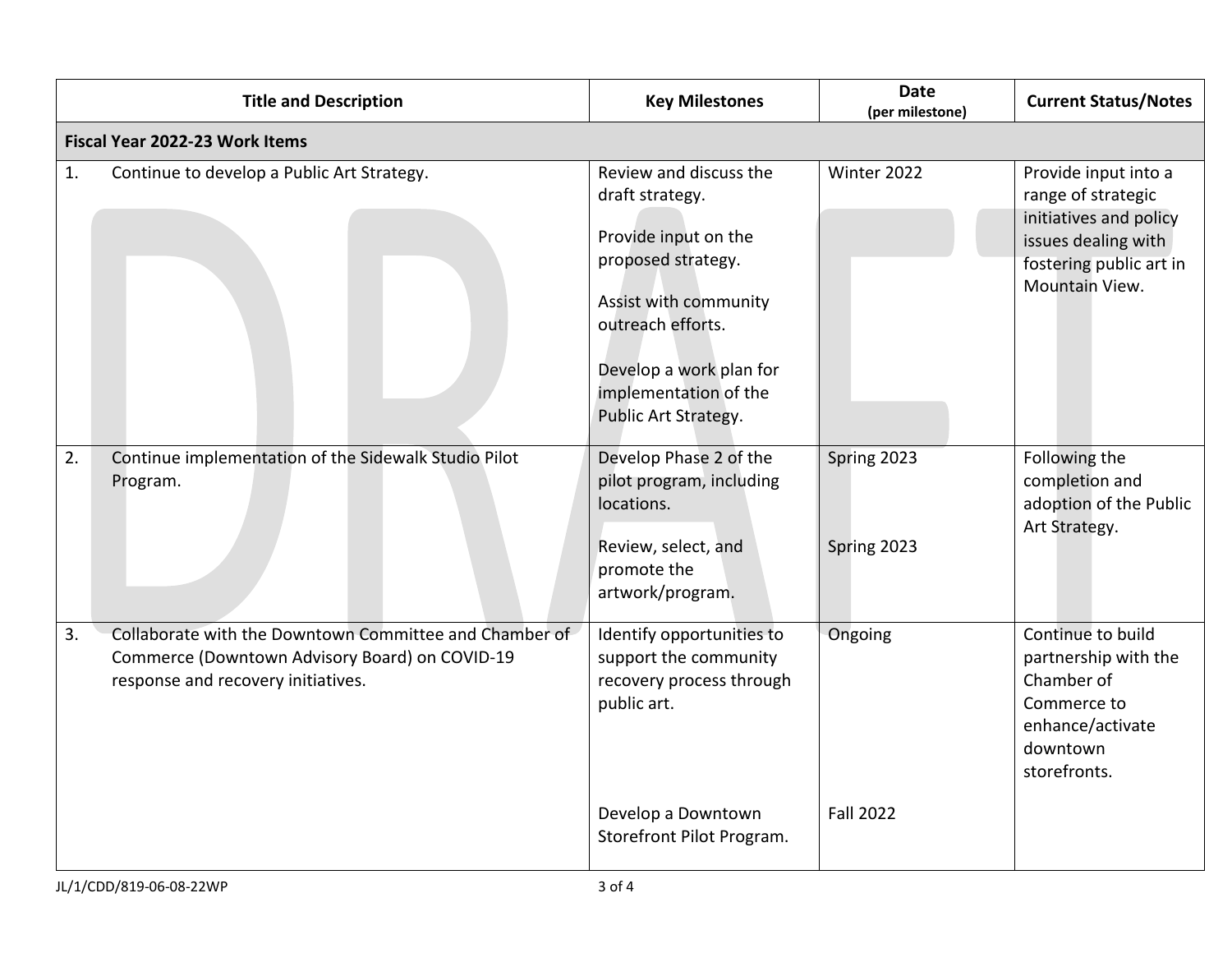|    | <b>Title and Description</b>                                                                                                                                            | <b>Key Milestones</b>                                                             | Date<br>(per milestone) | <b>Current Status/Notes</b> |
|----|-------------------------------------------------------------------------------------------------------------------------------------------------------------------------|-----------------------------------------------------------------------------------|-------------------------|-----------------------------|
|    |                                                                                                                                                                         | <b>Explore Phantom Gallery</b><br>opportunities for vacant<br>downtown properties | Spring 2023             |                             |
| 4. | Review Council Policy K-5 associated with capital<br>improvement projects upon completion of public art strategy<br>to ensure alignment with strategy recommendations.  | Provide input on Council<br>Policy K-5 augmentations.                             | Spring 2023             |                             |
| 5. | Review VAC Bylaws for consistency with public art strategy to<br>ensure alignment with recommendations and initiatives.                                                 | Align Bylaws with findings<br>and recommendations from<br>Public Art Strategy.    | Spring 2023             |                             |
| 6. | Identify different funding opportunities and options (grants,<br>donations, sponsorships, and in-lieu funds) available to<br>support art activations and installations. | Develop funding<br>strategy(ies) to support<br>range of public art<br>programs    | Spring 2023             |                             |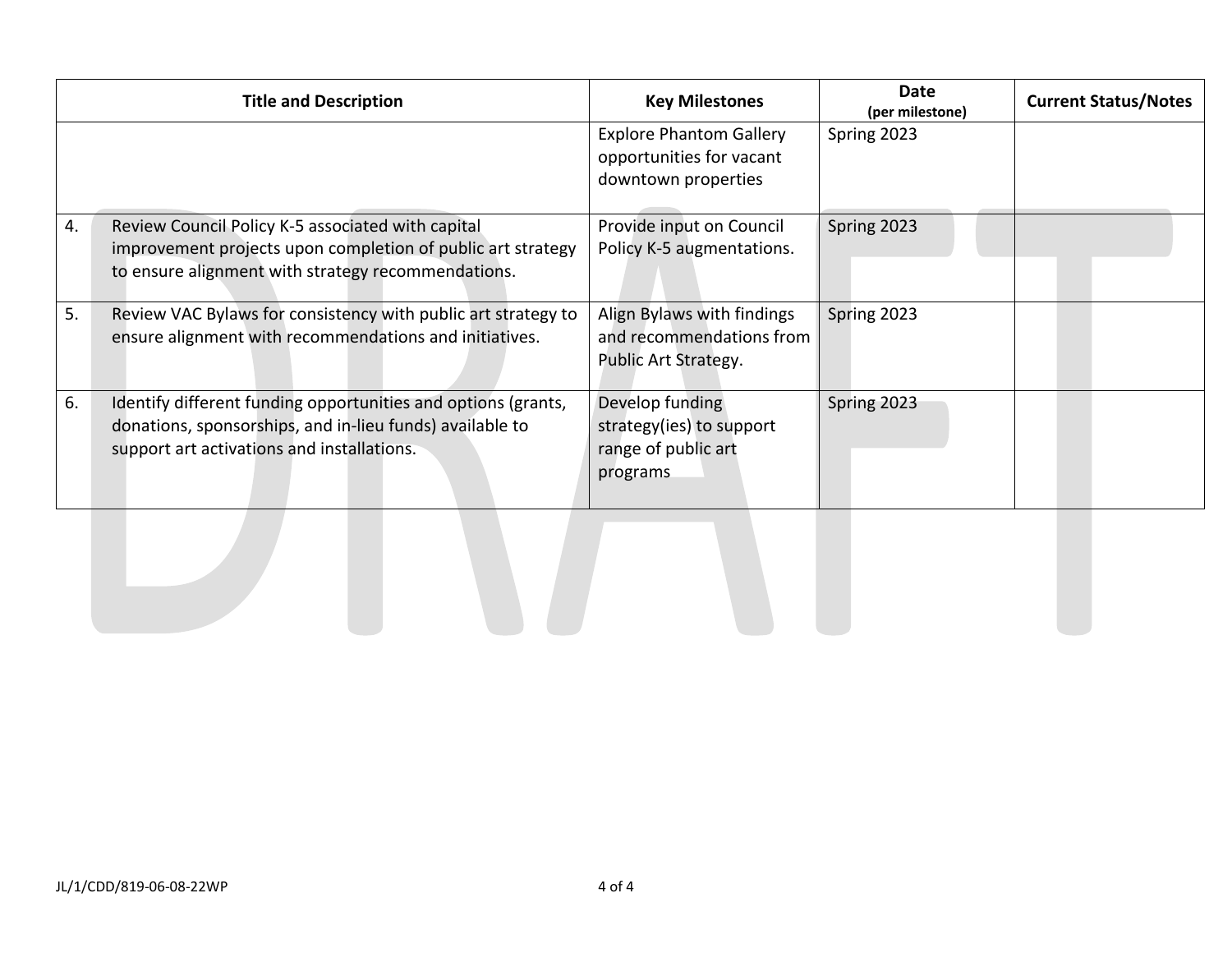## **VISUAL ARTS COMMITTEE WORK PLAN Fiscal Year 2020-21**

|           | <b>Title and Description</b>                                                                                                         | <b>Key Milestones</b>                                                                                                                                                                                                 | Date<br>(per milestone)     | <b>Current Status/Notes</b> |
|-----------|--------------------------------------------------------------------------------------------------------------------------------------|-----------------------------------------------------------------------------------------------------------------------------------------------------------------------------------------------------------------------|-----------------------------|-----------------------------|
|           | <b>Ongoing Work Items</b>                                                                                                            |                                                                                                                                                                                                                       |                             |                             |
| A.        | Recommend visual art for the Center for the Performing<br>Arts-Visual Art Exhibition.                                                | Review, select, and<br>promote art exhibition.                                                                                                                                                                        | <b>TBD</b>                  |                             |
|           |                                                                                                                                      | Explore options for<br>virtual exhibits for the<br>local artist community.                                                                                                                                            |                             |                             |
| <b>B.</b> | Provide the City Council with recommendations on the<br>selection of art and artists for qualifying capital<br>improvement projects. | Continue to receive<br>updates on public art for<br>Wyandotte Park, Mora<br>Park, and Pyramid Park,<br>including grand opening.<br>Recommend public art<br>for the Rengstorff Park<br><b>Aquatics Center Project.</b> | Fall<br>2020/Spring<br>2021 |                             |
|           |                                                                                                                                      | Recommend public art<br>for the Shoreline<br><b>Boulevard Pedestrian</b><br>Overpass.                                                                                                                                 | <b>TBD</b>                  |                             |
|           |                                                                                                                                      | Recommend public art<br>for the Public Safety<br>Training Facility.                                                                                                                                                   | <b>TBD</b>                  |                             |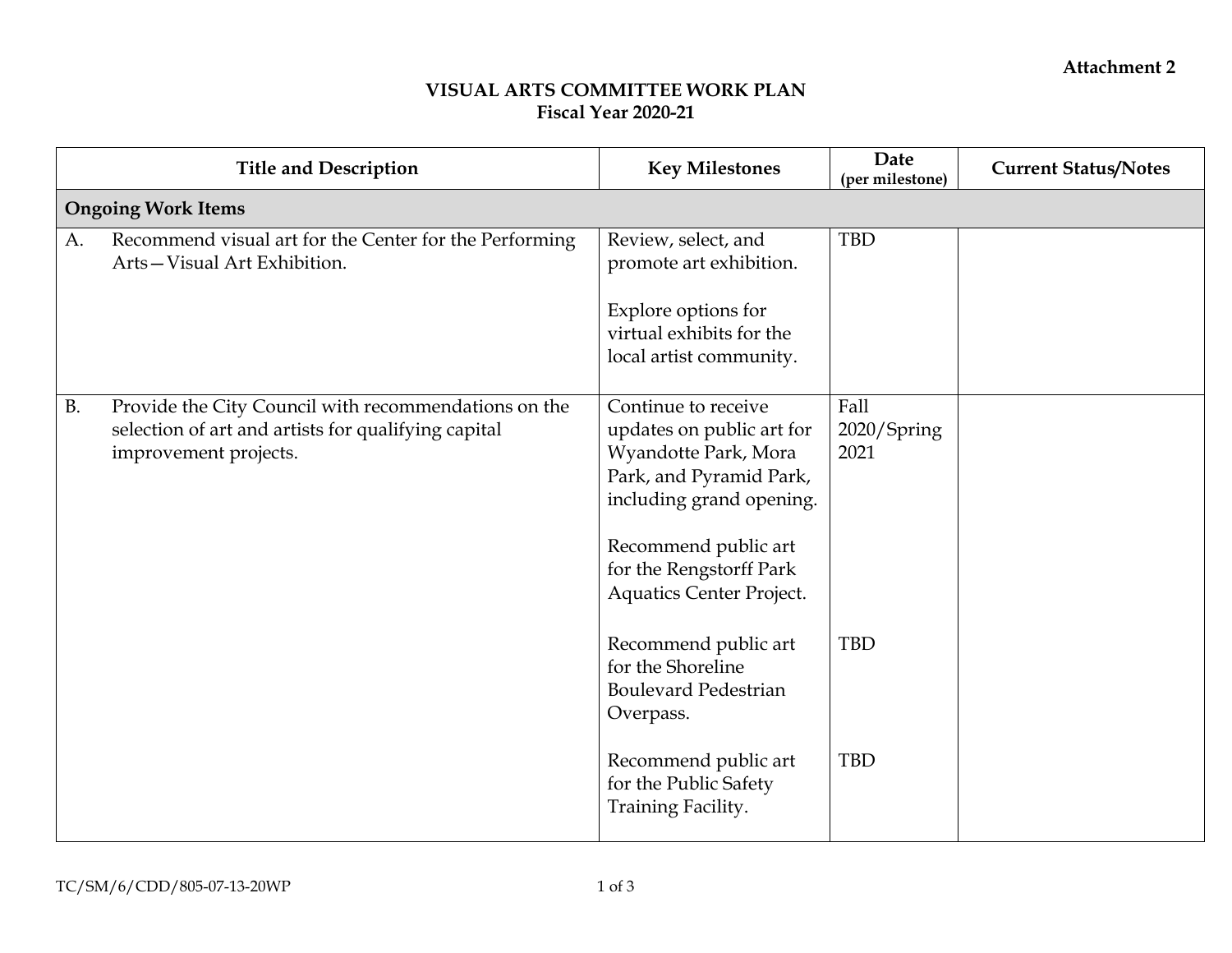|    | <b>Title and Description</b>                                                                      | <b>Key Milestones</b>                                                                                                           | Date<br>(per milestone)       | <b>Current Status/Notes</b> |
|----|---------------------------------------------------------------------------------------------------|---------------------------------------------------------------------------------------------------------------------------------|-------------------------------|-----------------------------|
| C. | Continue to collaborate with private and nonprofit<br>organizations on visual arts opportunities. | Receive information at<br>VAC meetings and<br>discuss partnership<br>opportunities or provide<br>recommendations.               | Ongoing                       |                             |
| D. | Increase outreach to the arts community for Call for<br>Artists.                                  | Identify local artist<br>groups/organizations<br>who would be interested<br>in receiving the Call for<br>Artists opportunities. | Ongoing                       |                             |
|    | Fiscal Year 2020-21 Work Items                                                                    |                                                                                                                                 |                               |                             |
| 1. | Continue to develop a Public Art Strategy.                                                        | Review and discuss the<br>draft strategy.                                                                                       | <b>Fiscal Year</b><br>2020-21 |                             |
| 2. | Continue implementation of the Sidewalk Studio Pilot<br>Program.                                  | Develop Phase 2 of the<br>pilot program, including<br>locations.<br>Review, select, and<br>promote the                          | <b>TBD</b><br><b>TBD</b>      |                             |
|    |                                                                                                   | artwork/program.                                                                                                                |                               |                             |